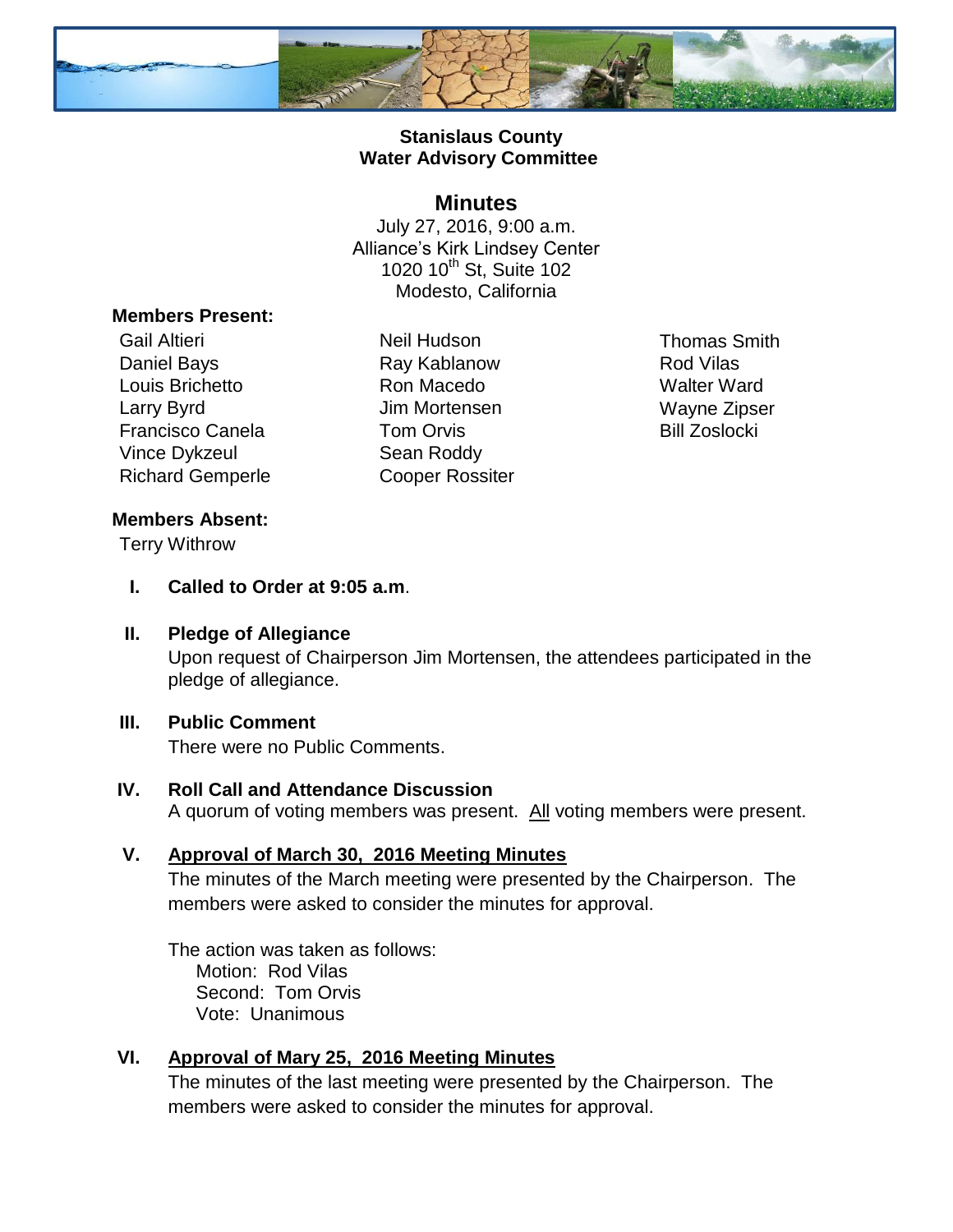The action was taken as follows: Motion: Louis Brichetto Second: Rod Vilas Vote: Unanimous

### **VII. State Water Board Substitute Environmental Document and Economic Impact Analysis (Dr. Rod Smith, Stratecon)**

The Board of Supervisors approved the contract with Dr. Rod Smith of Stratecon, to perform a regional economic impact analysis related to the revised Substitute Environmental Document (SED) pertaining to the State Water Boards' proposed unimpaired flow schedule. Dr. Smith provided an overview of the work that his company will perform to the WAC. The work plan elements and a further description of his work can be found at the following electronic address: [www.stancounty.com/er/groundwater/wac.shtm](http://www.stancounty.com/er/groundwater/wac.shtm) or by clicking on the following hotlink:



## **VIII. PEIR Status and Updated Schedule (Joel Bauman, Jacobson James & Associates)**

Joel Bauman, a Professional Hydrogeologist with the firm of Jacobson James & Associates, provided an overview of the State grant work to be performed regarding the preparation of a PEIR that will support implementation of the Groundwater Ordinance. A copy of his presentation can be found at the following electronic address: [www.stancounty.com/er/groundwater/wac.shtm](http://www.stancounty.com/er/groundwater/wac.shtm) or by clicking on the following hotlink:



## **IX. Groundwater Sustainability Agency Formation Status (Ward)**

Walter Ward, Stanislaus County Water Resources Manager, provided a summary update of the formational status of the various Groundwater Sustainability Agencies (GSAs) in the region. GSA formation discussions continue to be held in the region for all of the groundwater subbasins underlying Stanislaus County. A copy of the GSA presentation can be found at the following electronic address: [www.stancounty.com/er/groundwater/wac.shtm](http://www.stancounty.com/er/groundwater/wac.shtm) or by clicking on the following hotlink here:

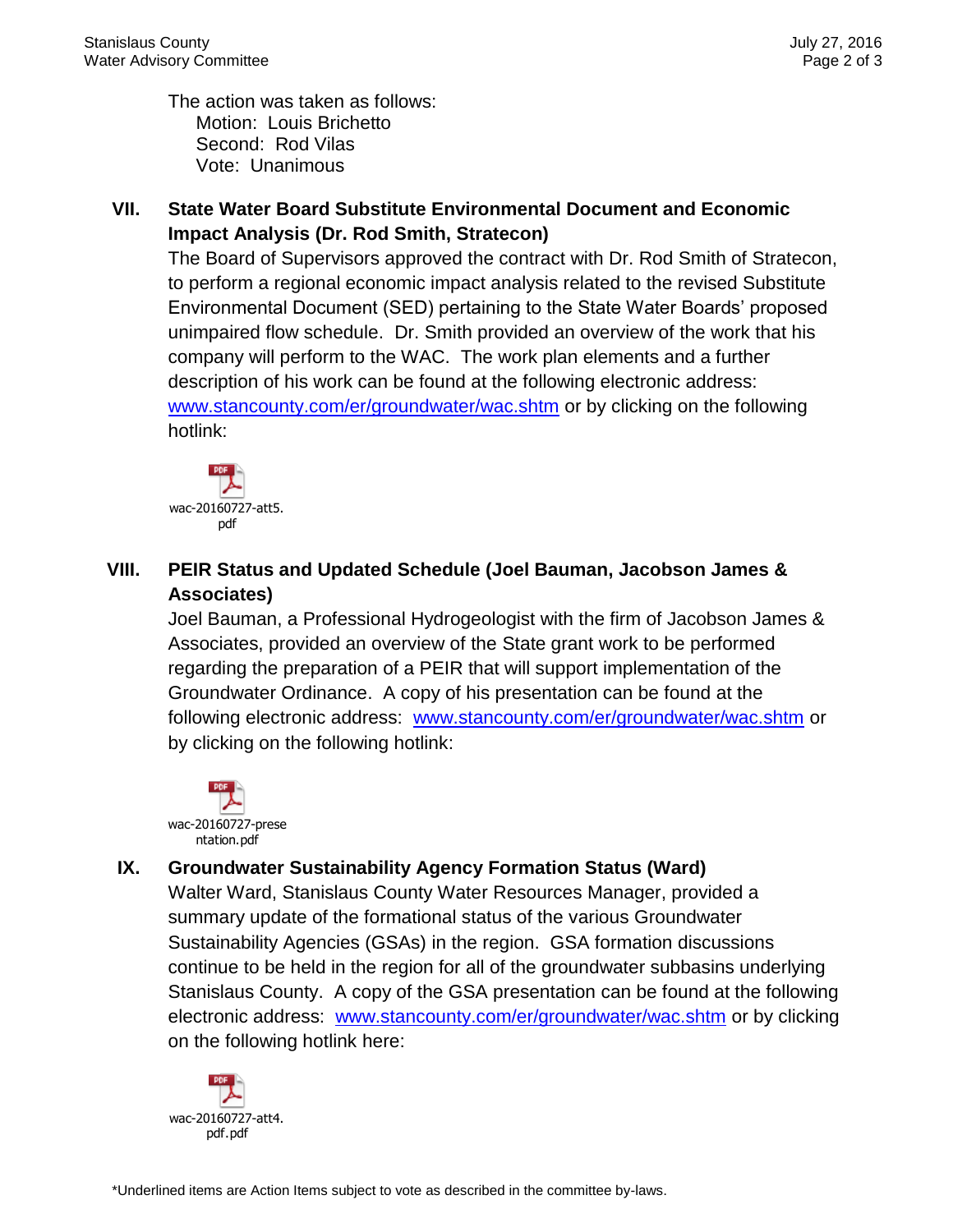## **X. Meeting adjourned at 10:40 a.m. Next Meeting:**

Wednesday, September 28, 2016, at 9:00 a.m. Alliance Center

PREPARED BY: ANETTE ARIAS, Administrative Secretary